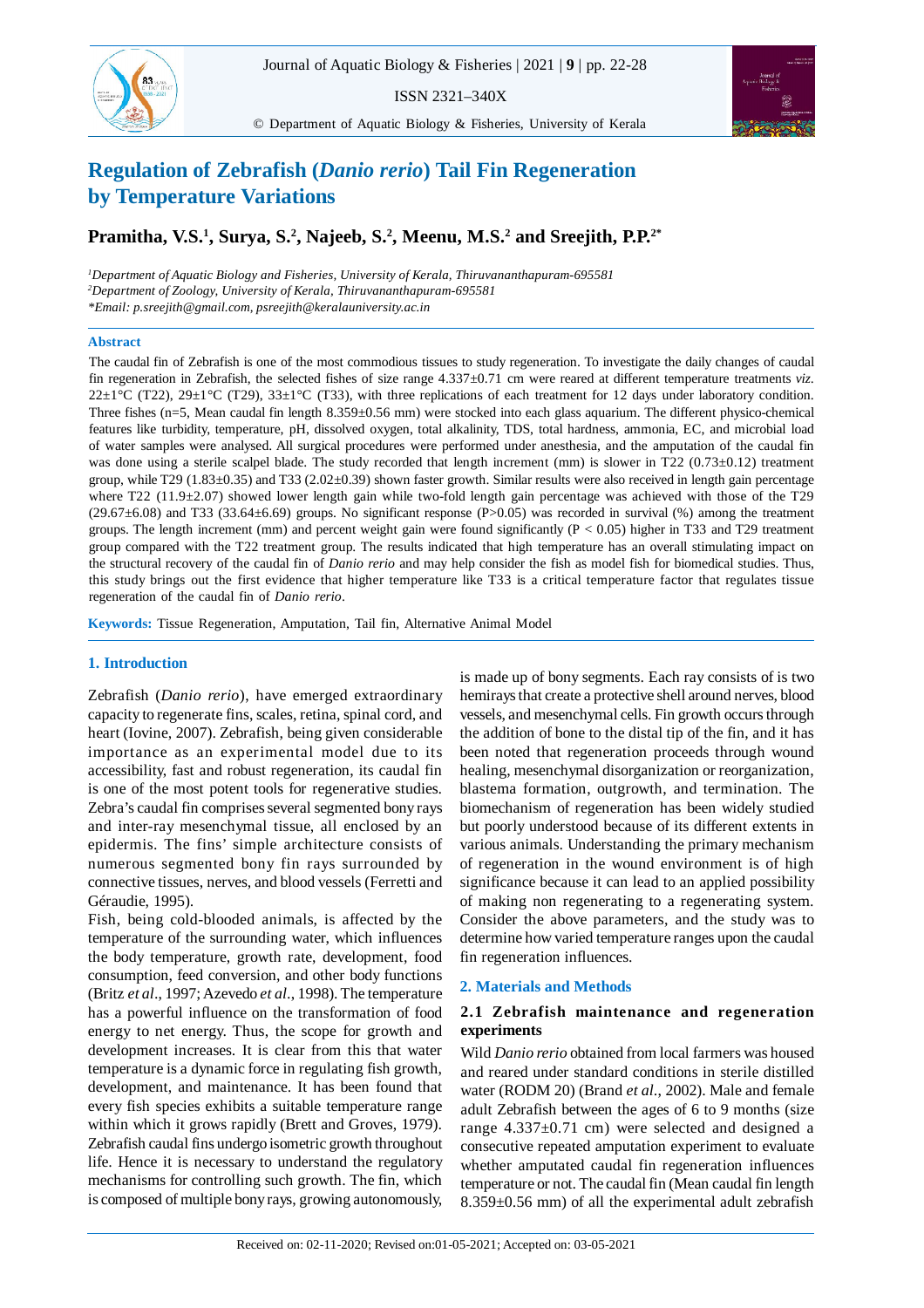was subjected to four amputations every three days interval for a spanning period of approximately 12 days. Caudal fin tissues of the same size were amputated from the distal part of the caudal fin using sterile blades (a little away from the caudal fork) after anesthetizing the animals one by one for 3 to 5 min in 0.1% Tricaine (Sigma). After recovering from anesthesia, each experimental aquarium tank was stocked with five nos. of fish  $(n=5)$  with three replicates for each temperature treatment and allowed to regenerate the amputated caudal fin under different conditions of temperature such as  $22\pm1\degree C$  (T22),  $29\pm1\degree C$ (T29),  $33\pm1\degree$ C (T33). Water temperature conditions were regularly monitored throughout the experimental days with an automatic temperature sensor probe. Every two days, water was changed at the rate of 30-50% of the total unit volume with water that had similar temperatures and siphoned to remove the fecal matters. Regenerating fin tissues were further collected by amputating the fins in the same way for different time points (days) such as 1, 3, 6, 9, and 12 to record the total caudal length and released back in the tanks concerned. They were fed twice daily with Tetra bits complete fish food. All fish were individually measured in each experimental setup before and after amputation. The water quality parameters were analyzed every three days (APHA, 2005) in the morning hours. The amputated zebrafish caudal fin on the  $0<sup>th</sup>$  hour is considered the control (0hpa) and imaged under the stereomicroscope (10 x). The amputated fins are allowed to regenerate for the time mentioned above points. Again, the image of the regenerated tissue was taken individually using a stereomicroscope (please write model) to observe the structural regeneration patterns and evaluated the effect of consecutive repeated amputations on regenerative outgrowth. After that, allowed the caudal fin to regenerate for 12 days to ensure complete regeneration. The remarkable difference among temperature exposure is that the growth parameters such as length increment (mm) and length gain percent have been undertaken. On Day 12, all the survived fishes were counted and recorded. The experimental data were statistically analyzed, and the remarkable difference among each treatment means (P<0.05) was determined by multiple-range tests using SPSS (Version 16.0) statistical software. Outcomes presented as mean  $\pm$  SE (standard error).

## **3. Results**

## **3.1 Rate of regeneration at different temperatures**

Physico-chemical factors of water such as water temperature (°C), pH, dissolved oxygen (mg/l), total alkalinity (mg/l), total hardness (mg/l), ammonia (NH3+- N, mg/l), electric conductivity, total dissolved solids, turbidity, and microbial load observed are presented in Table 1. In the present study, all the water quality parameters tested were within the acceptable limits except pH and ammonia showed trace level variations. The pH and ammonia level observed was T22 (6.65±0.31), T29  $(6.68\pm0.33)$ , T33  $(6.74\pm0.33)$  and T22  $(0.23\pm0.05)$ , T29  $(0.22\pm0.03)$ , T33  $(0.23\pm0.053)$  respectively. The obtained results of various physicochemical parameters also indicated that the tested water samples were within the WHO and ICMR standards limits. Zebrafish are known

to have an average pH of 6.3. The pH of the system water checked daily and maintained between 6.5 and 7.5. In the present study, it was noted some minor fluctuations in the pH value of experimental water. The highest value of pH was recorded in T33  $(6.74 \pm 0.33)$ , and the lowest was recorded in T22  $(6.65\pm0.31)$ . The optimum water temperature for Zebrafish survival has been reported to be between  $26 - 28$ °C. The outcome of this work showed that temperature values are ranging from  $22.3\pm0.22^{\circ}\text{C}$  to  $33.2\pm0.32^{\circ}$ C. The reported results were also within the standard ranges of WHO and ICMR. It was also noted that the increment of temperature strongly influenced the capacity of regeneration. The range of electrical conductivity (EC) in the present study was between 88.73±38.58 to 89.38±26.37 ìs. The EC was recorded maximum at  $29^{\circ}$ C and a minimum at  $22^{\circ}$ C. The values obtained fell within WHO, and ICMR limits and the water would be regarded as safe. The turbidity was found to be recorded at a maximum of  $22^{\circ}C$  (5.5 $\pm$ 3.35 NTU) and a minimum at  $33^{\circ}$ C (2.13±1.32 NTU). These results also within the WHO limit, so the values obtained within this range makes these water suitable for regeneration. The DO received from this study ranged from 1.9 $\pm$ 0.81 to  $2.1\pm0.79$  mg/L. The DO was recorded maximum at  $22^{\circ}$ C and a minimum at 29°C. These values come under the WHO limit so that the water would be considered free of pathogens. In the present study, negligible hardness values were observed from experimental tanks. The obtained alkalinity ranged from  $14.5\pm4.43$  to  $16.5\pm6.61$  mg/lL. The alkalinity values were maximum in T22 (16.5 $\pm$ 6.61) and minimum in T33 (15.5±6.19). The experimental Zebrafish do not seem to be overtly impaired by ammoniac nitrogen  $0.23\pm0.053$  mg/L and total coliform (11MPN/100) level. The total regenerated caudal fin length of *Danio rerio* reared in three different temperatures was analyzed and depicted in Table 2 and Fig. 1. To evaluate the regenerative efficiency after consecutive repeated amputations, measured full regenerated caudal fin area of each fish after amputations. As a control, each fish measured the uncut caudal fin area just before initiating the consecutive amputation experiment. The regeneration experiment indicates that the regeneration rate at T33 and T29 approximates twice the rate of regeneration at T22. The results indicate that increment of temperature will enhance the caudal fin regeneration of Zebrafish (Fig. 2). These results also showed that the regenerative outgrowth of the caudal fin does not decline with repeated amputations. At T22, the total length of the caudal fin immediately after amputation did not exhibit any significant difference (p>0.05) in the treatment groups in 3 days and achieved only a length increment rate of only 0.73±0.12 compared to that of initial caudal fin length (8.57±0.53mm). From day six onwards, the same effect was monitored, but after that, it was found that the total caudal fin length was significantly growing at a moderate level ( $p<0.05$ ) on days 9 and 12 ( $p<0.05$ ). As contrary to that of T22, the T29 groups showed a higher significant growth rate  $(29.67\pm6.08\%)$  compared to the initial length  $(8.31\pm0.42$ mm) from day 6 (p<0.05), and a complete caudal fin growth  $(1.83\pm0.35 \text{ mm})$  was regained within 9 th day itself. In T33 groups, compared to initial length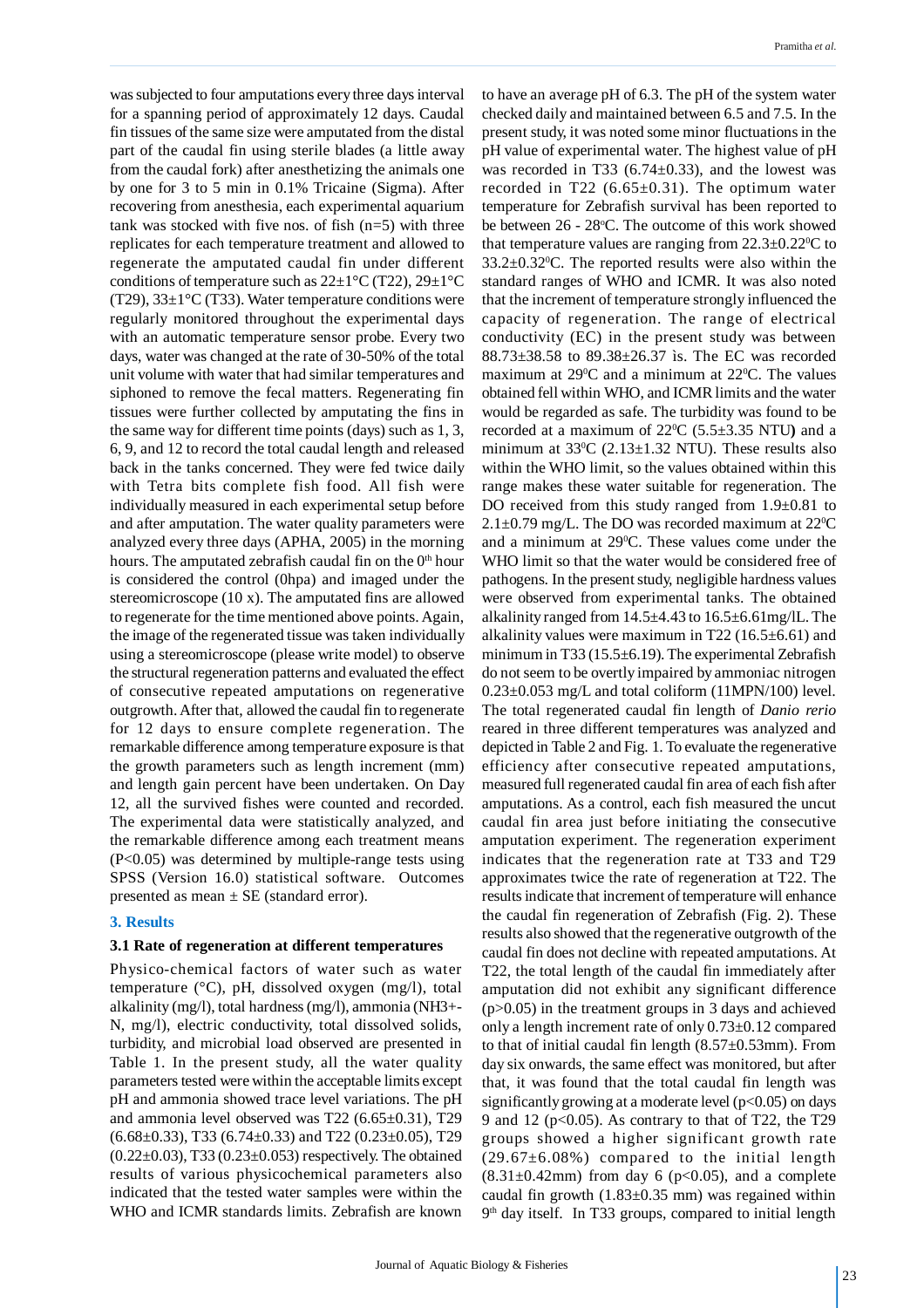| <b>Parameters</b>                    | $22 \pm 1 \,^0C$  | $29 \pm 1 \,^0C$  | $33\pm1\,^0C$     |
|--------------------------------------|-------------------|-------------------|-------------------|
| Temperature $(^{\circ}C)$            | $22.3 \pm 0.22$   | $29.1 \pm 0.37$   | $33.2 \pm 0.32$   |
| pН                                   | $6.65 \pm 0.31$   | $6.68 \pm 0.33$   | $6.74 \pm 0.33$   |
| Electrical conductivity $(\mu S/cm)$ | $88.73 \pm 38.58$ | $95.35 \pm 37.51$ | $89.38 \pm 26.37$ |
| Total Dissolved Solids (mg/L)        | $44.17 \pm 19.41$ | $46.45 \pm 17.43$ | $45.33 \pm 15.46$ |
| Turbidity (NTU)                      | $5.5 \pm 3.35$    | $2.75 \pm 1.91$   | $2.13 \pm 1.32$   |
| Alkalinity $(mg/L)$                  | $16.5 \pm 6.61$   | $14.5 \pm 4.43$   | $15.5 \pm 6.19$   |
| Total Hardness (mg/L)                | $0+0$             | $0+0$             | $0+0$             |
| Dissolved Oxygen (mg/L)              | $2.1 \pm 0.79$    | $1.88 \pm 0.91$   | $1.9+0.81$        |
| Ammoniacal Nitrogen (mg/L)           | $0.23 \pm 0.05$   | $0.22 \pm 0.03$   | $0.23 \pm 0.053$  |
| Total Coliforms (MPN/100 ML)         | $9.1 \pm 0.06$    | $9.9 \pm 0.09$    | $11.02 \pm 0.05$  |
| $\pm$ indicate standard error (S.E.) |                   |                   |                   |

**Table 1.** Physico-chemical parameters of *Danio rerio* in different temperature ranges

 $(8.2\pm0.7$ mm), significantly (p<0.05) higher length gain percentage (33.64±6.69) and faster mode of growth increment  $(2.02\pm0.39)$  was noted compared to the rest of the groups. Nested 'T' test values further confirm a significant difference ( $p<0.05$ ) in day 0 and day 6 of T29 and T33, respectively. During day 9, the highest caudal fin length gain  $(8.2\pm0.46$ mm) was noted in T33, and the lowest was in T22 (6.78±0.35mm) group. A similar trend was also found during the  $12<sup>th</sup>$  day of observation. On the 9th day, the regeneration was completed in the T33 group, whereas the progress was slower in T29 followed by T22. In this study, length increment (mm) was found slower in T22 (0.73 $\pm$ 0.12) treatment group while T29 (1.83 $\pm$ 0.35) and T33 ( $2.02\pm0.39$ ) shown a faster growth rate (Fig. 3). Almost the same outcomes were also obtained in length gain percentage where T22 (11.9±2.07) exhibited lower length gain while two-fold length gain percentage was achieved with those of the T29  $(29.67\pm6.08)$  and T33  $(33.64\pm6.69)$  groups. No significant response  $(P>0.05)$ was recorded in survival (%) among the treatment groups.

## **4. Discussion**

Experimental values of different physico-chemical parameters of the water sample's results were mostly within the WHO and ICMR standard limits (Jain *et al*., 2016). Physio-chemical parameters such as temperature (°C), pH, Electrical conductivity (µS/cm), total dissolved solids (mg/L), turbidity (NTU), dissolved oxygen (mg/l), total alkalinity (mg/l), total hardness (mg/l), ammonia nitrogen(NH3+-N, mg/l) and total coliforms (MPN method) were within the acceptable limits except pH and ammonia level showed variations, and this may be due to water exchange, aeration and siphoning from the aquariums during the experiment. In the present study, it was noted some minor fluctuations in the pH value of experimental water. The pH of water in aquatic systems exerts profound effects on biological processes in fish and the function of the microbial community that supports them. In the present study, the highest pH value was recorded in T33 (6.74±0.33), and the lowest was recorded in T22  $(6.65\pm0.31)$ . These values are tending towards neutrally, that also within the values for optimum fish survival (Stevens, 2007). The optimal pH for Zebrafish in captivity has never been determined so far. However, the maintenance pH that most Zebrafish facilities strive between 6.5-8.0 (Alabaster and Lloyd, 1980; Brand *et al*., 2002). It is also within the observed range. The results were also found within the permissible limits of WHO and ICMR standards.

Previous studies of Cortemeglia and Beitinger (2005) indicated that Zebrafish have a maximal thermal tolerance range of 6.7–41.7 °C. The optimum water temperature for Zebrafish survival has been reported earlier to be between 26 - 28°C (Jonassen *et al.*, 1999). The results from this showed temperature values that range from  $22.3\pm0.22^{\circ}$ C to  $33.2\pm0.32^{\circ}$ C. These reports were also within standards (WHO and ICMR) (Hemlata Mahobe, 2013). Here, it also noted that an increment of temperature much influences the range of regeneration. Verheust (1997) has stated that conductivity can be used as a sign of primary productivity, affecting fish production. Sikoku and Veen (2004) observed that fishes vary in their ability to maintain osmotic pressure. Thus, the optimum conductivity for fish production differing from species to species. The range of electrical conductivity (EC) in the present study was between  $88.73\pm38.58$  to  $89.38\pm26.37\mu s$ .

|  |  |  |  |  | Table 2. Results of caudal fin regeneration of <i>Danio rerio</i> before amputation |  |  |  |  |  |  |
|--|--|--|--|--|-------------------------------------------------------------------------------------|--|--|--|--|--|--|
|--|--|--|--|--|-------------------------------------------------------------------------------------|--|--|--|--|--|--|

| Initial caudal fin length (mm)  | $8.57 \pm 0.53$ | $8.31 \pm 0.42$  | $8.2 \pm 0.7$    |  |  |  |  |
|---------------------------------|-----------------|------------------|------------------|--|--|--|--|
| After amputation                |                 |                  |                  |  |  |  |  |
| Initial caudal fin length (mm)  | $6.18 \pm 0.36$ | $6.2+0.22$       | $6.22 \pm 0.36$  |  |  |  |  |
| 3rd day caudal fin length (mm)  | $6.22+0.35$     | $6.4 + 0.17$     | $6.5 \pm 0.39$   |  |  |  |  |
| 6th day caudal fin length (mm)  | $6.46 \pm 0.31$ | $7.57 \pm 0.34$  | $7.94 + 0.5$     |  |  |  |  |
| 9th day caudal fin length (mm)  | $6.78 \pm 0.35$ | $7.87 + 0.37$    | $8.2 + 0.46$     |  |  |  |  |
| 12th day caudal fin length (mm) | $6.91 \pm 0.39$ | $8.03 \pm 0.34$  | $8.24 \pm 0.49$  |  |  |  |  |
| Length increment (mm)*          | $0.73 \pm 0.12$ | $1.83 \pm 0.35$  | $2.02 \pm 0.39$  |  |  |  |  |
| Length gain $(\%)$ **           | $11.9 \pm 2.07$ | $29.67 \pm 6.08$ | $33.64 \pm 6.69$ |  |  |  |  |
| Survival $(\%)$ ***             | 100%            | 100%             | 100%             |  |  |  |  |

\* Length increment (mm) = Final length – initial length;

\*\*Length gain  $(\%) = 100$  [(final length – initial length)/ initial length];

\*\*\*Survival  $%$  = 100 [(Number of surviving fish/Total number of fish stocked).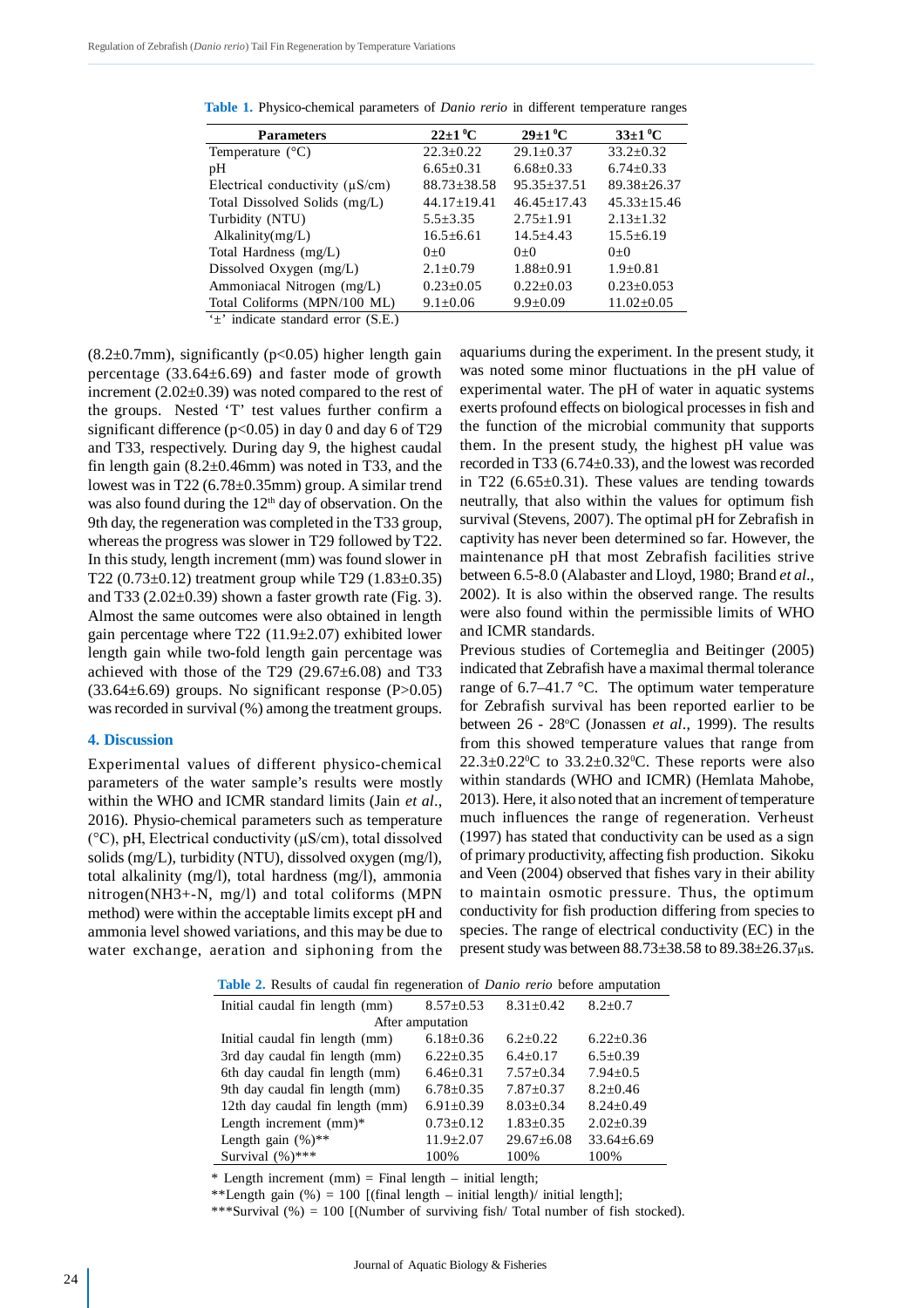

**Fig. 1.** Total caudal fin length (mm) of *Danio rerio* reared in different temperature Data are based on means ( $\pm$ SE) (p<0.05) of triplicate tanks in each group (T22, T26 and T30)











Fig. 2a-d. Significant difference (p<0.05) showing Day 0/Day 6 in different temperature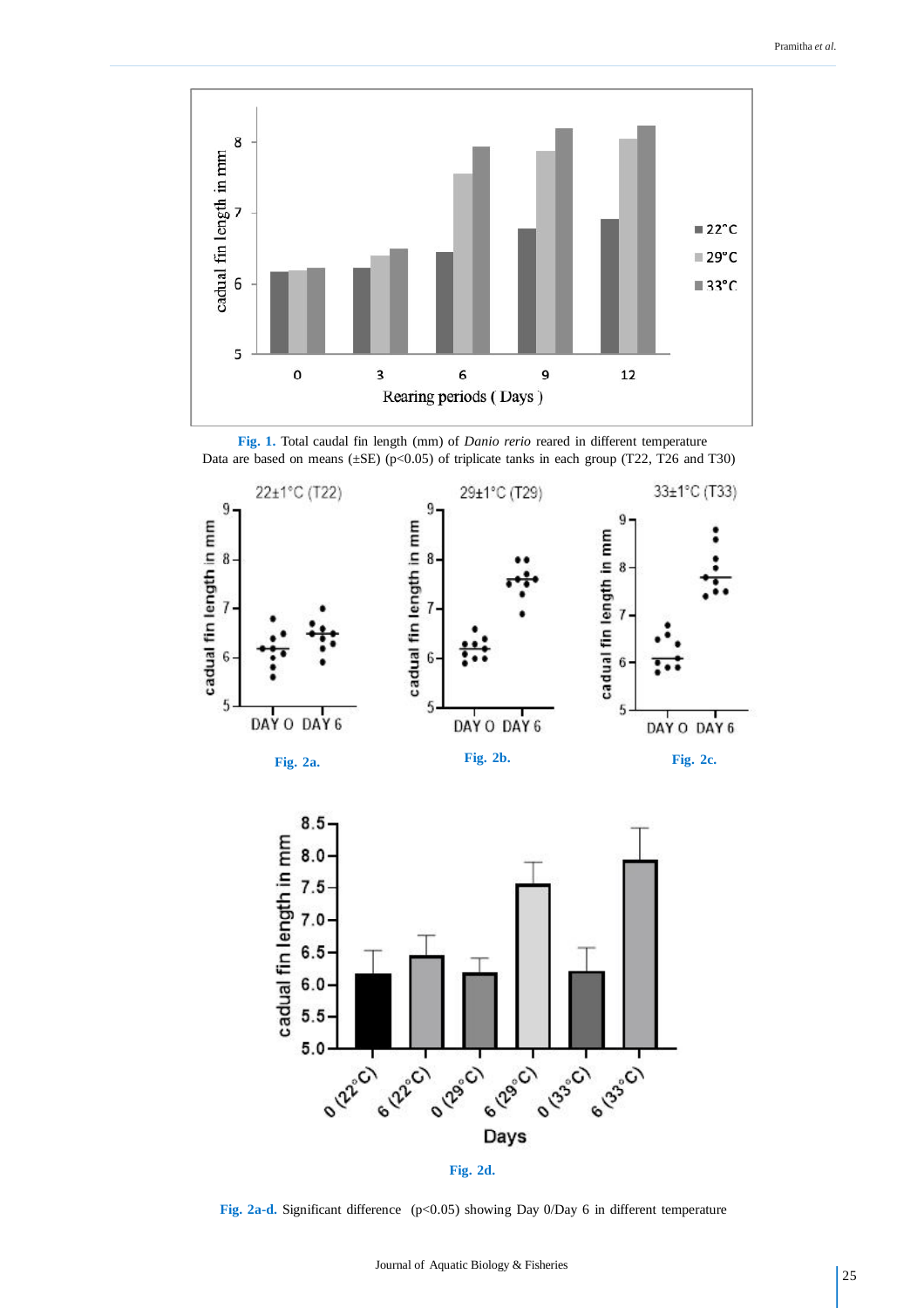

**Fig. 3.** Repeated amputations and regenerative growth of caudal fin of *Danio rerio*

The EC was recorded maximum at  $29^{\circ}$ C and a minimum at 22<sup>0</sup>C. It is also found that water would become safe, as the above values fall within WHO's limit. The turbidity was found to be recorded maximum at  $22^{\circ}$ C (5.5 $\pm$ 3.35 NTU) and a minimum at  $33^{\circ}$ C (2.13 $\pm$ 1.32 NTU). These results also within the WHO limit and indicate this range makes water suitable for regeneration. Similar results were also observed by Bhavimani and Puttaiah (2014). According to Zweigh (1989), 20-30 NTU is ideal for fish culture. Findings from this study even within the WHO limit, which makes these water suitable for regeneration studies.

According to Timmons *et al*. (2002), low dissolved oxygen levels are responsible for more fish mortalities in culture than any other parameter. The DO obtained from the present study had ranged between 1.9±0.81 to 2.1±0.79 mg/L. The DO was recorded maximum at  $22^{\circ}$ C and a minimum at 29<sup>°</sup>C. The water would be free of pathogens, as the above values are within the limit of WHO. Likely, warm water species such as Tilapia (Popma and Masser, 1999) are tolerant of lower levels of dissolved oxygen, and it may be possible that Zebrafish fall into this category. In the present study, negligible hardness values were observed from experimental tanks. Likely, water hardness values are not consistent across zebrafish facilities, principally because the methods used to buffer pH in recirculating systems are not compatible. Regulation of alkalinity via the direct addition of sodium bicarbonate, without concomitant addition of calcium and/or magnesium salts, can result in low hardness values (Buttner *et al*., 1993).

The obtained alkalinity ranged from 14.5±4.43 to 16.5±6.61mg/lL. The alkalinity values were maximum in T22 (16.5±6.61) and minimum in T33 (15.5±6.19). A higher level of alkalinity registered in T33 might be due to the presence of an excess of the free  $\mathrm{CO}_2^{}$  product due to the decomposition process coupled with the mixing of fecal matter. The low alkalinity in T22 may be due to dilution (Jain and Seethapati, 1996). The experimental Zebrafish do not seem to be overtly impaired by ammoniacal nitrogen  $0.23\pm0.053$  mg/L and total coliform (11MPN/100) level. According to Wilkie (2002), nitrite is toxic to fish and can be problematic in freshwater systems at concentrations above 1 ppm. Buttner *et al*. (1993) observed that smallbodied fish seem to be less sensitive to nitrite toxicity than larger fish. In our study, Zebrafish does not seem to be overtly impaired by chronic nitrate levels of up to 100 ppm (personal observation).

The present study investigated the structural recovery of caudal fin in a model organism *Danio rerio* to find the most favorable temperature conditions to follow better growth and developments. *Danio rerio* were reared under three temperatures conditions such as  $22\pm1^{\circ}C$  (T22),  $29\pm1\degree$ C (T26), and  $33\pm1\degree$ C (T30) for about 12 days under laboratory condition in triplicates. The outcome of the study clearly showed that there was a significantly higher length increment (mm) in T29 and T33 treatment groups compared with the T22 ( $p<0.05$ ) group.

Similar observations were reported in electric fish, *Apteronotus leptorhynchus*, where temperature fluctuations profoundly influenced spinal cord injury recovery and structural regeneration of caudal fin after amputation (Sîrbulescu and Zupanc, 2010). They could find remarkable improved structural and functional recovery of caudal fin in *Apteronotus leptorhynchus* after amputation. The present study results also found a significantly higher structural and functional recovery of caudal fin after amputation with the higher temperatures. It was also observed that on the  $9<sup>th</sup>$  day, the regeneration was completed in T33 treatment group whereas the progress was a little slower in T29 followed by T22 treatment group. According to Brett and Groves (1979),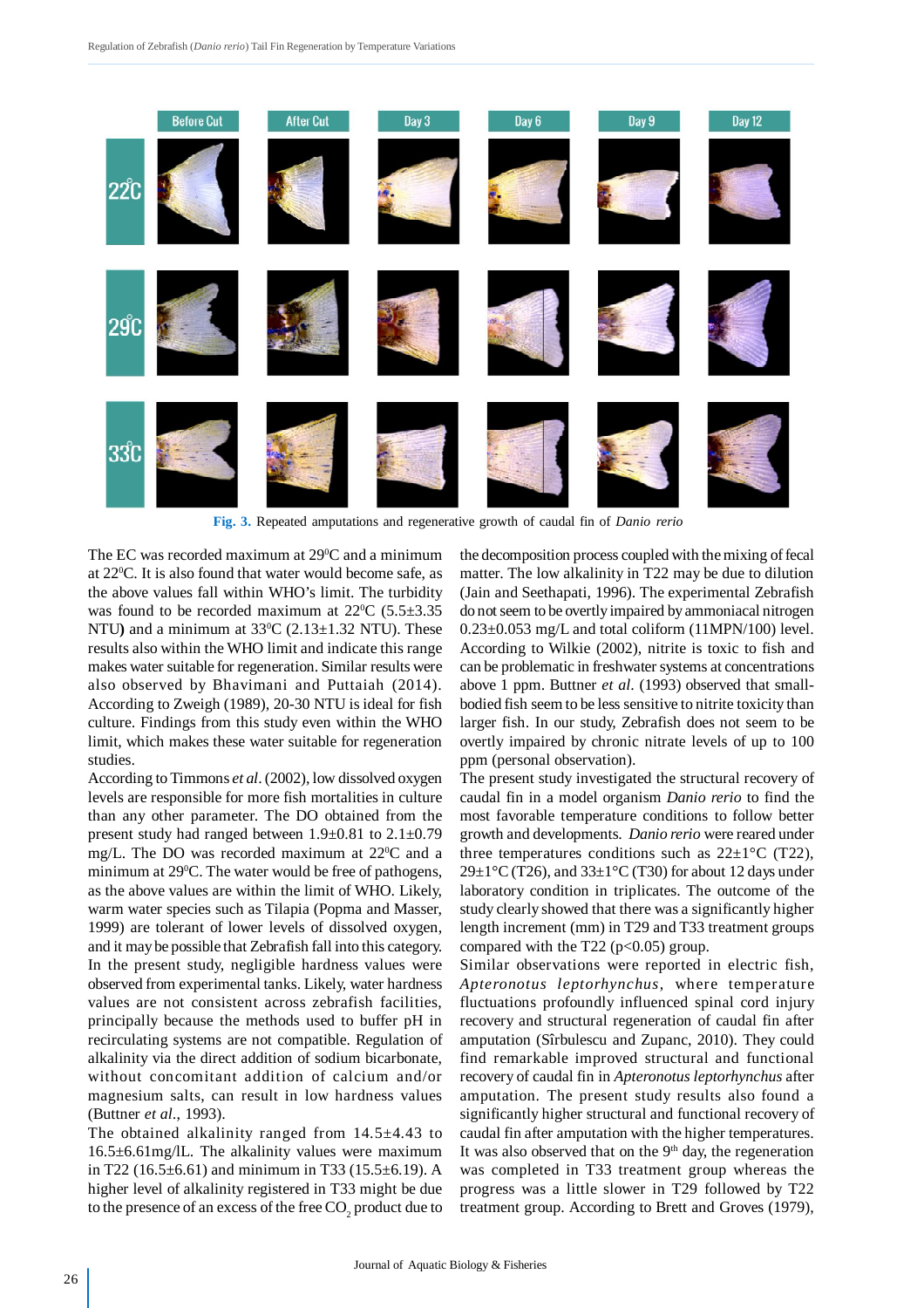increasing temperature leads to a faster growth rate and developments, parallel with higher food intake and organ regeneration, also strongly dependent on water temperature where the fish lives.

According to Gabillard (2005), environmental temperature promotes growth through direct influence on growth hormone (GH) secretion that leads to the rise of plasma IGF (Insulin-like growth factor) levels in connection with the development. This study indicates that fish kept at 29 $\pm$ 1°C and 33 $\pm$ 1°C showed length gain (%) compared to fish kept at 22±1°C. The present result also said that high temperature has a stimulating effect on cellular metabolism in poikilotherm organisms. This study is in harmonious with goldfish, wherewith increasing temperature (up to 35°C), the proliferation rate of primary cells also increased simultaneously (Kondo and Watabe, 2004). The low recovery of caudal fin in *Danio rerio* at a lower temperature (T22) might be due to lower metabolism, which subsequently decreased cell proliferation. It also reduces metabolic rate, which affects GH secretion that leads to late regeneration of the caudal fin. Our studies provide the first evidence that T33 is a critical temperature factor for regulating vascular regeneration of the caudal fin of *Danio rerio.*

#### **5. Conclusion**

In conclusion, this study suggested that the caudal fin of *Danio rerio* regenerates better in high temperatures such as  $33\pm1\,^{\circ}\text{C}$  and  $29\pm1\,^{\circ}\text{C}$  compare to low temperature  $(22\pm1\,^{\circ}\mathrm{C})$ . This work provides baseline data for the conservation and monitoring of water quality of the freshwater system. This study firmly concludes that the tested water samples fall within the stipulated range of acceptability. However, the present study explores the beneficial influence of ambient temperature on the rapid recovery of the caudal fin of *Danio rerio*. Hence, we provided a piece of the necessary information about the critical temperature factor that enhances the caudal fin regeneration of Zebrafish and highlights the importance of considering the species as a model fish for regenerative studies.

#### **Acknowledgements**

We thank Kerala State Plan fund 2016-2017, Kerala Biotechnology Commission, YIPB program, KSCSTE; HRD scheme, Dept. of Health Research-Start up Grant, Govt. of India, and the University of Kerala.

#### **6. References**

Alabaster, J.S. and Lloyd, R. 1980. Water Quality Criteria for Freshwater Fish. *Butterworth*, 297 pp.

- APHA. 2005. Standard Methods for the Examination of Water and Wastewater. Edn 21, American Public Health Association/ American Water Works Association/Water Environment Federation, Washington DC.
- Azevedo, P.A., Cho, C.Y., Leeson, S. and Bureau, D.P. 1998. Effects of feeding level and water temperature on growth, nutrient
- and energy utilization and waste outputs of rainbow trout (*Oncorhynchus mykiss*). *Aquatic Living Resources*, 11(4): 227-238. Bhavimani, H. and Puttaiah, E.T. 2014. Fish Culture and Physicochemical Characteristics of Madikoppa Pond, Dharwad Tq/Dist, Karnatak. *Hydrol Current Res*., 5: 162.
- Brand, M., Granato, M. and Nusslein-Volhard, C. 2002. "Keeping and raising zebrafish," in *Zebrafish: A Practical Approach.* In: Nusslein-Volhard C. and Dahm, R. (Ed) Oxford University Press, New York, pp. 7-38.
- Brett, J.R. and Groves, T.D.D. 1979. Physiological energetics. *Fish Physiology*, 8: 279-352.
- Britz, P.J., Hecht, T. and Mangold, S. 1997. Effect of temperature on growth, feed consumption and nutritional indices of *Haliotis midae* fed a formulated diet. *Aquaculture*, 152: 191-203.
- Buttner, J.K., Soderberg, R.W. and Terlizzi, D.E. 1993. An introduction to water chemistry in freshwater aquaculture. Northeastern Regional Aquaculture Center Fact Sheet, vol. 70.
- Cortemeglia, C. and Beitinger, T.L. 2005. Temperature tolerances of wildtype and red transgenic zebra danios. *Trans. Am. Fish. Soc*., 134: 1431–1437.
- Ferretti, P. and Géraudie J. 1995. Retinoic acid-induced cell death in the wound epidermis of regenerating zebrafish fins. Developmental Dynamics: *An Official Publication of the American Association of Anatomists*. 202(3): 271-283.
- Gabillard, J., Weil, C., Rescan, P., Navarro, I., Gutierrez, J. and Le Bail, P. 2005. Does the GH/IGF system mediate the effect of water temperature on fish growth? *Cybium*, 29: 107-117.
- Hemlata Mahobe, 2013. Study of Physico-Chemical Characteristics of Water Ponds of Rajnandgaon Town, Chhattisgarh. *International Journal of Scientific & Engineering Research*, 4(8): 738-748.
- Iovine, M. 2007. Conserved mechanisms regulate outgrowth in zebrafish fins. *Nature Chem Biol*., 3(10): 613-18.
- Jain, A.K., Saini, V.P, Kaur, 2016. Best Management Practices for Freshwater Ornamental Fish Production. National Fisheries Development Board, Hyderabad. India, pp. 43-56.
- Jonassen, T.M., Sland, A.K. and Stefansson, S.O. 1999. The effect of temperature and size on growth of juvenile Atlantic Halibut*. J. Fish Biol.,* 54: 556-572.
- Kondo, H. and Watabe, S. 2004. Temperature-dependent enhancement of cell proliferation and mRNA expression for type I collagen and HSP70 in primary cultured goldfish cells. *Comparative Biochemistry and Physiology Part A: Molecular & Integrative Physiology*, 138: 221-228.
- Popma, T. and Masser, M. 1999. Tilapia, life history and biology Southern Regional Aquaculture Center (SRAC) Publication, No. 283pp.
- Sirbulescu, R.F. and Zupanc, G.K.H.2010. Effect of temperature on spinal cord regeneration in the weakly electric fish, *Apteronotus leptorhynchus. Journal of Comparative Physiology A*., 196: 359-368.
- Stevens, C. 2007. Dissolved Oxygen. *Aquaculture Networks*, 1: 14-16.
- Timmons, M.B., Ebeling, J. M., Wheaton, J.M., Summerelt, S.T. Vinci, B.J. 2002. Recirculating Aquaculture Systems, 2nd ed. Cayuga Aqua Ventures, Ithaca, N.Y. 757 pp.